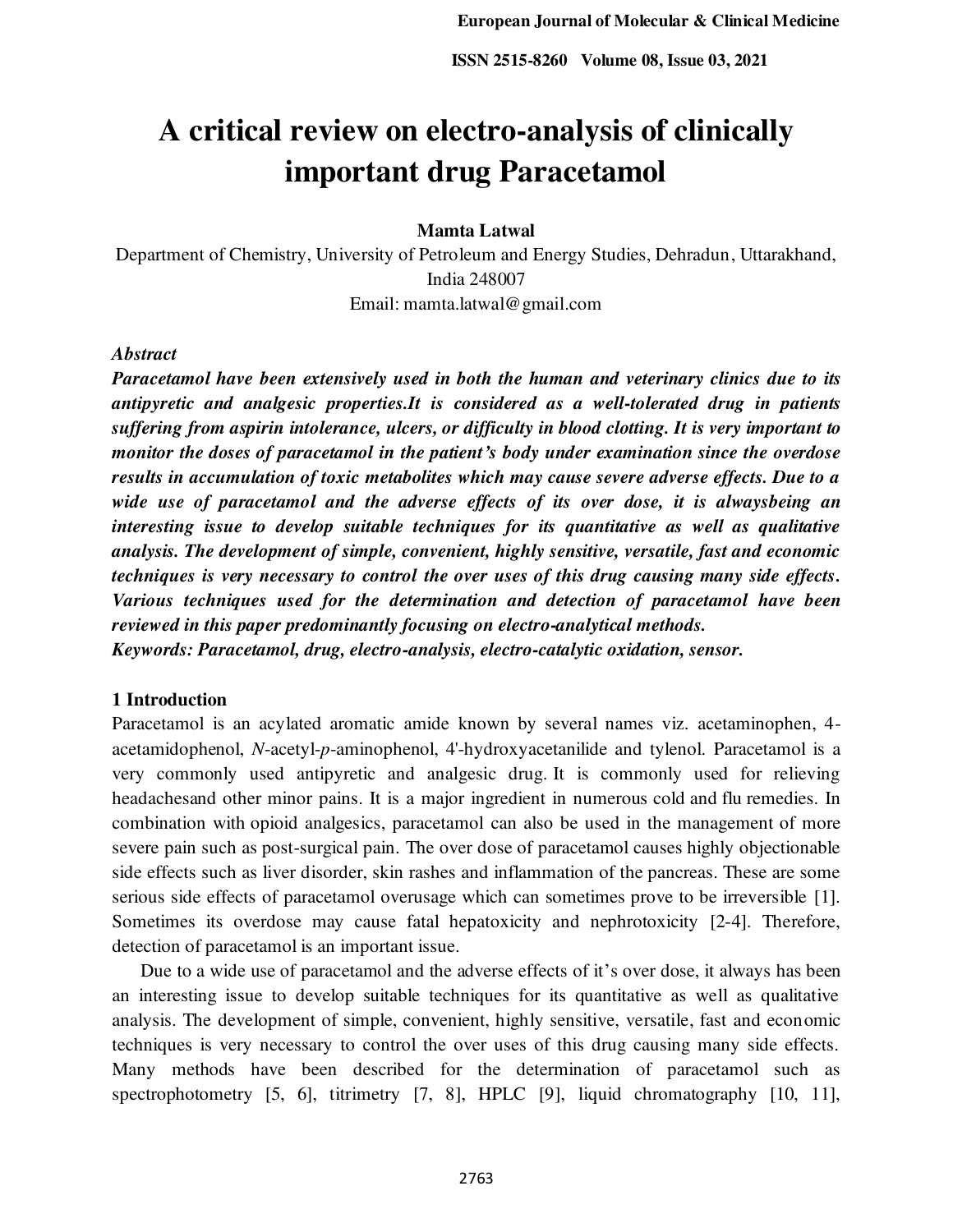chemiluminescence [12, 13], spot test [14]. All of these methods were associated with one or the other drawback like tedious procedure, time consuming, high cost, excessive use of solvents etc. However, electroanalytical techniques have been found to be elegant, economic and highly sensitive techniques. Researchers are working for the identification of different electroanalytical methods for the detection of different drugs [15, 16]. Therefore, the electrochemical methods may be considered as the alternative methods to overcome the drawbacks of existing analytical methods which are time consuming and expensive.

# **2 Electro-analysis of paracetamol**

Few electroanalytical methods have been identified by researchers for the determination of paracetamol. The mechanism of electrochemical oxidation of paracetamol has been reported by Shang Guan and Zhang [17] which is shown in Scheme 1. The electroanalytical methods include amperometry, differential pulse voltammetry, square wave voltammetry and cyclic voltammetry. These methods have been critically reviewed in this paper.



**Scheme 1: Electrochemical oxidation of paracetamol [17]**

# *2.1 Amperometry*

In this electroanalytical method, a constant reducing or oxidizing potential is applied to an indicator (working electrode) and the resulting steady-state current is measured. Commonly, the magnitude of the measured current depends on the concentration of the reduced or oxidized substance, and hence this method can be used for detection of electroactive substances in the solution. It has been applied by few researchers for determining paracetamol in spiked/real samples. Zen and Ting [18] demonstrated the Nafion/ruthenium oxide pyrochlore chemical modified electrode applied for the simultaneous detection of caffeine and paracetamol. A biosensor based on vaseline/graphite modified with avocado tissue (*Persea americana*) as the source of *polyphenol oxidase* has been developed and used for the chronoamperometric determination of paracetamol in pharmaceutical formulations [19]. This enzyme catalysed the oxidation of paracetamol to *N*-acetyl-*p*-benzoquinoneimine whose electrochemical reduction back to paracetamol was found to found to take place at a certain potential. Kubota and coworkers have studied the use of EDTA in the medium to avoid the passivation of solid electrode during electrochemical analysis of paracetamol [20].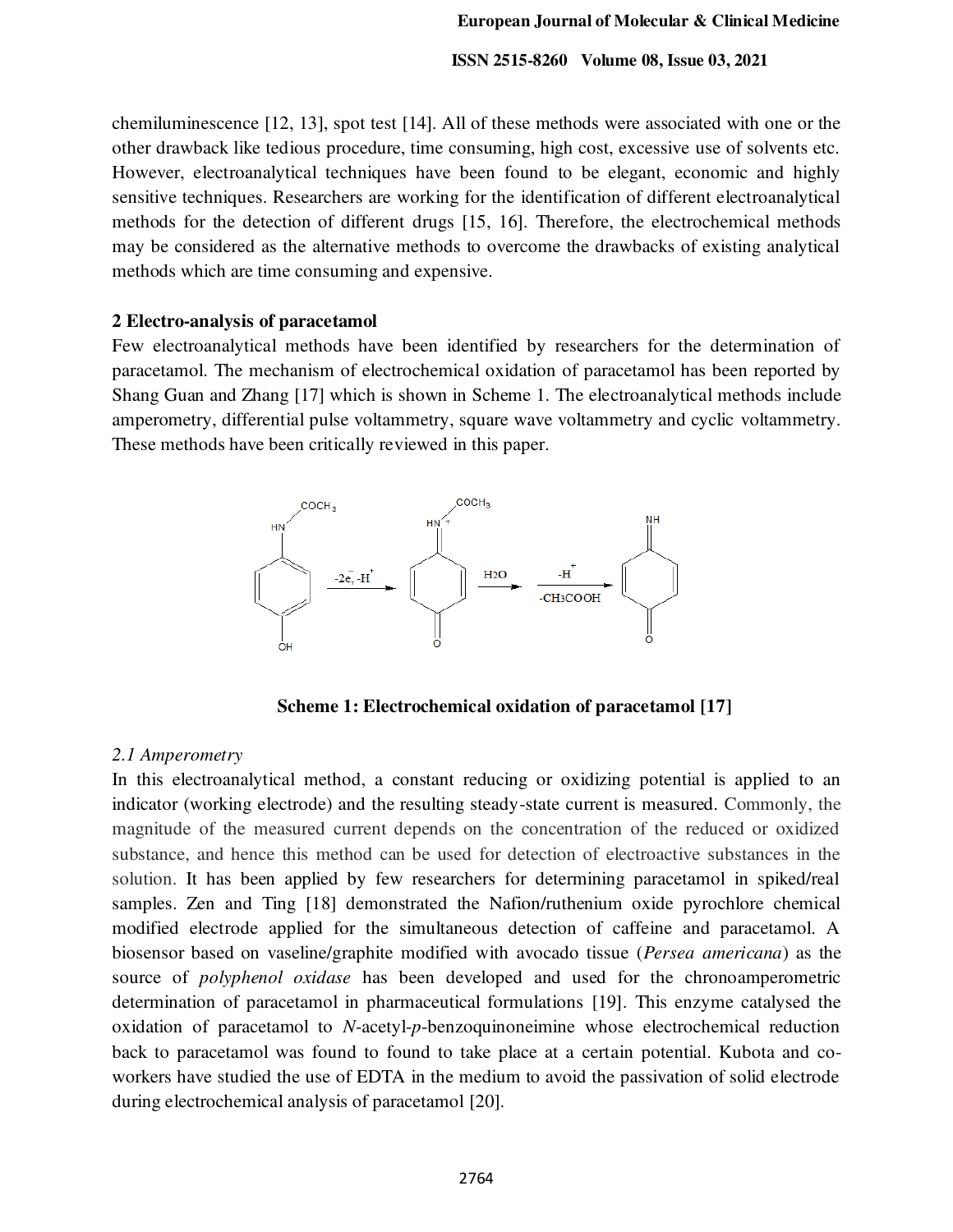Cobalt hexacyanoferrate modified wax composite electrode has been reported as an excellent amperometric sensor for the determination of paracetamol [1].Reports shows the synthesis of a novel thio-bridged cysteine ligand and its respective cobalt phthalocyanine complex (CoTATPAPc) for the modification of glassy carbon electrode. The modified electrode (CoTATPAPc/GCE) displayed remarkable electrocatalytic efficiency for the simultaneous sensing of paracetamol (PA) and 4-aminophenol (4-AP). The amperometric sensor successfully exhibited a linear response in the 20 to 360 nM concentration range, with LOD values of 4.2 and 4.1 nM for 4-AP and PA, respectively [21].

# *2.2 Differential pulse voltammetry*

In differential pulse voltammetry, short pulses with limited amplitude are superimposed upon a staircase waveform. This method can provide improved selectivity for observing different redox processes than other voltammetric methods. A  $C_{60}$ -modified glassy carbon electrode has been introduced by Goyal and Singh [22] for the voltammetric determination of paracetamol which showed a high stability and sensitivity. A stable and high sensitive electrochemical sensor for paracetamol using carbon-coated nickel nanoparticles modified glassy carbon electrodes have been reported by Wang *et al.*[23]. A simple method determining paracetamol and few other drugs in model solutions and spiked human urine samples using a differential pulse voltammetry technique has also been reported [24]. All the investigated analytes from the biological endogenous components in human urine were successfully separated by this method. Differential pulse voltammetry technique has also been used by other researchers for the determination of paracetamol using different electrodes [25-27].

Carbon spherical shells (CSS) were synthesized with diameter 400 to 500 nm using 79% carbon and 21% oxygen, and their surface was functionalized with carbonyl and hydroxyl groups. These CSS were then used to modify glassy carbon electrode (GCE) forming GC/CSS modified electrode for sensitive detection of paracetamol in sweat, saliva and urine using differential pulse voltammetry. Sensitivity was found to increase with the decrease in size of CSS and it was also competitive with conventional HPLC method [28]. The electrochemical behavior of paracetamol has been studied at nanoclay modified graphite electrode in pH 5 phosphate buffer solution of 0.02 M ionic strength. The results showed a probable electrochemical mechanism to perform analytical applications using differential pulse voltammetric method [29].Raymundo-Pereira et al. have proposed a simple and cost effective method for real-time monitoring of possible contamination in the water supply network using differential pulse voltammetry. They have used carbon screen-printed electrodes to determine simultaneously the presence of emerging pollutants hydroquinone (HQ), paracetamol (PARA) and estradiol (E2) in tap water, with detection limits of 185, 218 and 888 nmol $L^{-1}$ , respectively, within a linear range between 0.5 and 10.0  $\mu$ mol $L^{-1}$ . These results were found to be competitive with high-performance liquid chromatography (HPLC), which is the gold-standard methodology for water analysis[30]. Some electrodes for efficient detection of paracetamol has been developed from nanoparticles of cobalt ferrite ( $\text{CoFe}_2\text{O}_4$ ) and manganese ferrite ( $\text{MnFe}_2\text{O}_4$ ). These particles were used for electrode modification with graphite for simultaneous detection of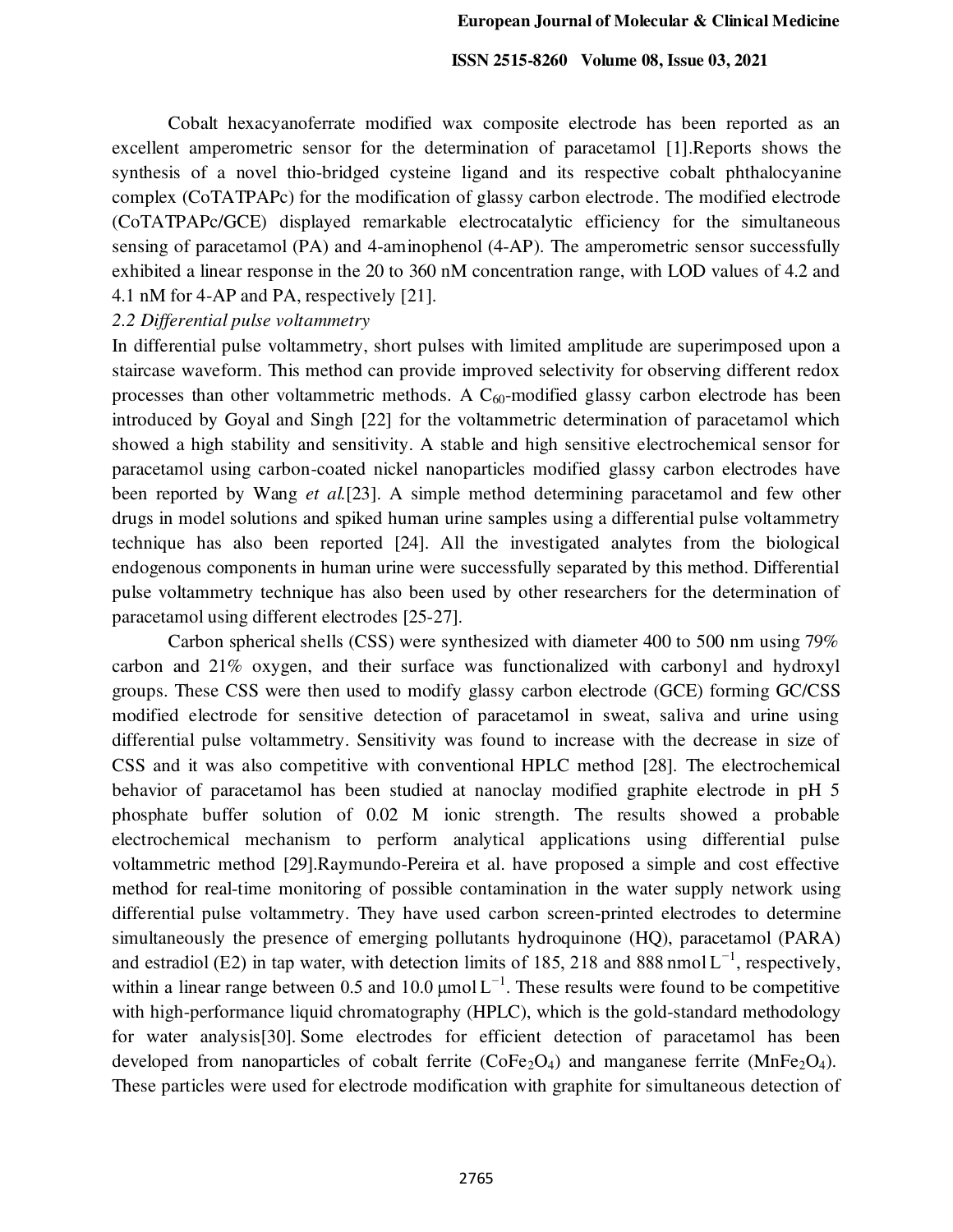paracetamol and dopamine and was found to be superior to reported literatures [31]. A differential pulse adsorptive stripping voltammetry metod has been reported recently using a screen-printed sensor with a carbon/carbon nanofibers working electrode (SPCE/CNFs) for the direct determination of low concentrations of paracetamol in environmental water samples [32].

Wang and coworkers utilized DPV to detect paracetamol with its varying concentrations. This method showed high sensitivity and good resolution [33]. Under optimized experimental conditions, the anodic peak current was directly proportional to the concentration of paracetamol from 5 to 190  $\mu$ M as shown in Fig. 1.



Fig. 1. Differential Pulse Voltammogram for different paracetamol concentrations [33].

#### *2.3 Square wave voltammetry*

Squarewave voltammetry is a form of linear potential sweep voltammetry that uses a combined square wave and staircase potential applied to a stationary electrode.A sensitive electroanalytical method using a multiwalled CNT modified basal plane pyrolytic graphite electrode for the determination of paracetamol has been used by Kachoosangi *et al.*[34]. Adsorptive stripping voltammetry technique was applied in this study and the limit of detection for paracetamol was found to be the lowest as compared with previous studies. A voltammetric method for the determination of paracetamol using square wave voltammetry has also been introduced using a boron-doped diamond electrode substrate in aqueous media [35]. A glassy carbon electrode modified with a composite of carbon nanotubes, samarium oxide  $(Sm<sub>2</sub>O<sub>3</sub>)$  and zirconium oxide  $(ZrO<sub>2</sub>)$  nanoparticles  $(Sm<sub>2</sub>O<sub>3</sub>@ZrO<sub>2</sub>/CNT)$  has also detected as an electrochemical platform that can be utilied for the determination of paracetamol. The proposed method used square wave voltammetry (SWV) technique that enabled a linear plot over a concentration range of  $3.7 \times 10^{-9} - 2.2 \times 10^{-6}$  M with a detection limit of  $3.4 \times 10^{-10}$  M. This novel platform was successfully applied to pharmaceutical preparation and blood sample for the determination of paracetamol. Such a sensitive determination method for paracetamol is of great interest for the public health [36].

*2.4 Cyclic voltammetry*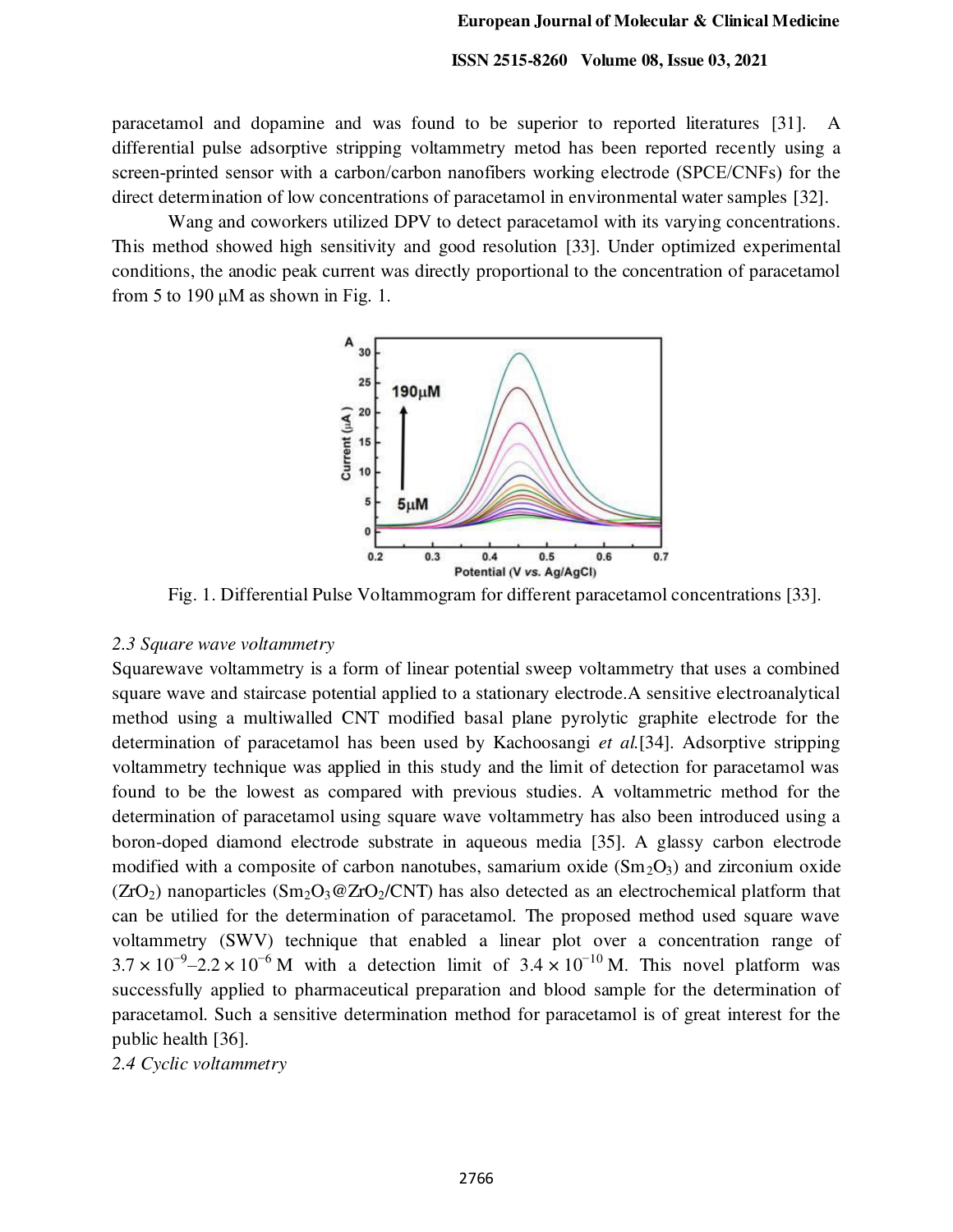Cyclic Voltammetry (CV) is a widely employed potentiodynamic electrochemical technique that can be used to gain qualitative and quantitative information about [electrochemical](https://www.sciencedirect.com/topics/materials-science/electrochemical-reaction)  [reactions.](https://www.sciencedirect.com/topics/materials-science/electrochemical-reaction)During CV measurement, the potential of the working electrode is measured in system under study with respect to the reference electrode, and the potential is scanned back and forth between specific upper and lower limits. At the same time, the current passing between the working electrode and the counter electrode is recorded. Cyclic voltammetry has been used by several researchers for determination of paracetamol using modified electrodes[37, 38]. Zidan *et al.* used zinc oxide microparticles for the mechanical modification of glassy carbon electrode and found that the modified electrode acted as good electrochemical sensor for the detection of paracetamol [39]. Later, they used bismuth oxide nanoparticles modified glassy carbon electrode for the electrochemical detection of paracetamol [40]. The results of their study were found to be superior to those of HPLC methods. The electrocatalytic response for the oxidation of paracetamol on the copper poly-terthiophene carboxylic acid modified electrode has also reported [41].

Due to their excellent redox mediator properties, some metal hexacyanoferrates have been used for the development of electroanalytical methods for detection of paracetamol. The carbon paste electrode modified with copper hexacyanoferrate has been prepared and applied in the voltammetric determination of paracetamol in pharmaceutical preparations with good sensitivity and selectivity. The modified electrode was found to be simple and easy to prepare quickly [42]. In above cases, the cyclic voltammograms of the modified electrode showed the presence of a well-defined redox peaks. The voltammetric response was also found to be affected by using different ionic species and their different concentrations in the supporting electrolyte. Copper hexacyanoferrate-poly(3,4-ethylenedioxythiophene) film modified electrode has been used in determining paracetamol [43]. Electrochemically reduced graphene oxide/neodymium hexacyanoferrate film has been fabricated on the glassy carbon electrode and the fabricated film modified GCE was successfully employed for the detection of paracetomol drug [44]. Researchers have also used 1-ethyl-3-methylimidazolium tetrafluoroborate-nickel hexacyanoferrate nanoparticles modified graphite electrode for quantitative determination of paracetamol [45].

Printex 6L Carbon nanoballs of diameters between 20 and 25has been reported as electrode material for electrochemical detection of paracetamol. These balls were found to form homogeneous films on glassy carbon electrodes. The limit of detection for these glassy carbon decorated carbon nanoball(GC/CNB) sensors was  $8.0 \times 10^{-9}$  mol L<sup>-1</sup> for paracetamol, being competitive with other devices made with carbonaceous materials. In spite of their simplicity, the sensor was also stable, reproducible and robust against typical interferents in biological fluids such as nitrite, sulfite, the antibiotic amoxicillin, sodium dodecyl sulfate and humic substances [46].

A novel paracetamol sensor has been developed which is based on Pd nanoparticles deposited on carboxylated graphene oxide (GO−COOH) and nafion (Nf) modified glassy carbon electrode (GCE). Excellent electrocatalytic responses has been observed for the oxidation of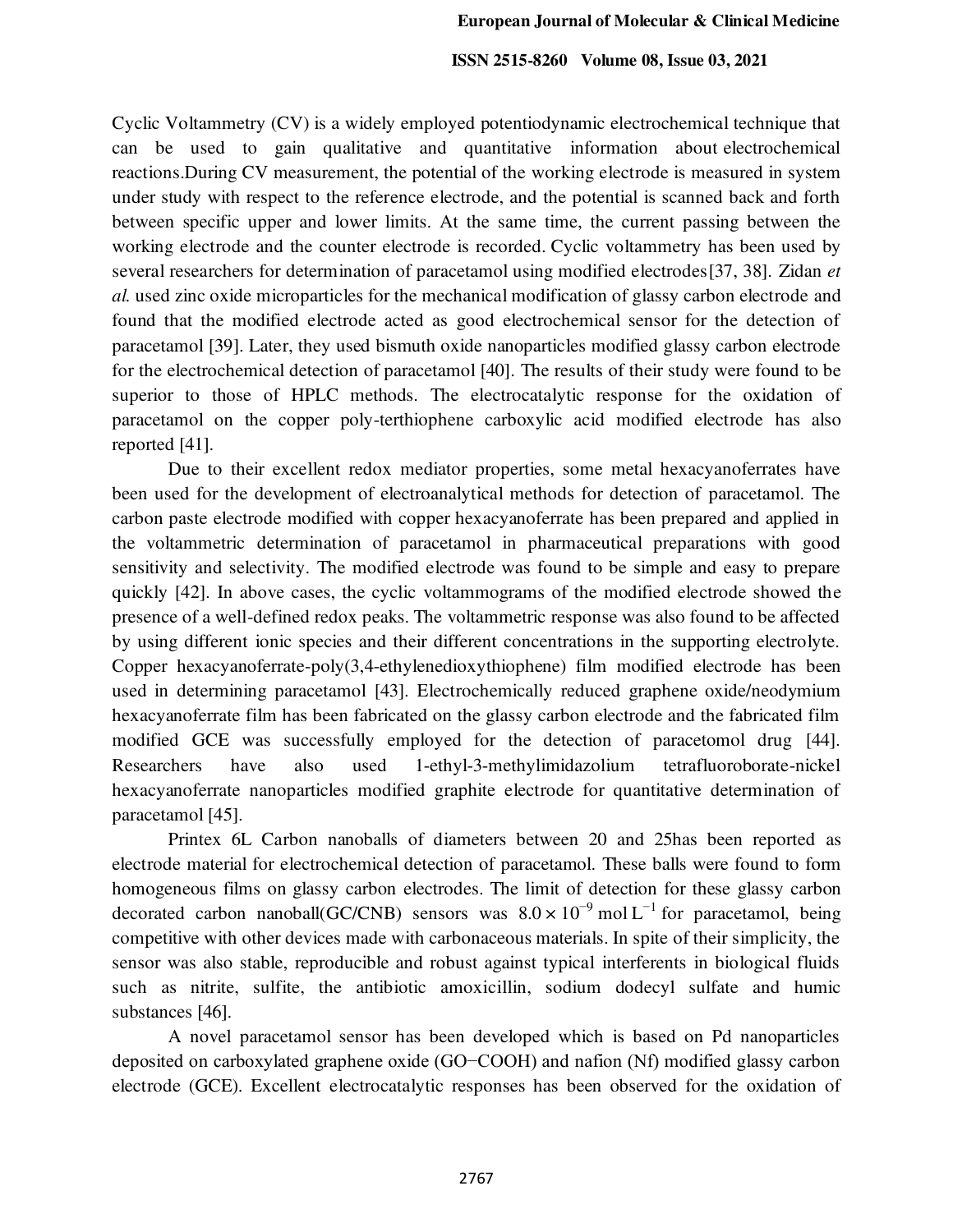paracetamol in the linear range 0.04–800 μM with detection limit of 0.012 μM and excellent sensitivity of 232.89  $\mu$ A mM<sup>-1</sup> cm<sup>-2</sup>[47]. Recently, a polymeric ionic liquid incorporated carbon nanospheres (PIL-MCNs) modified glassy carbon electrode has been reported to sensitively detect paracetamol with good detection limits [48]. Few more electrochemical methods using cyclic voltammetry technique have been reported using the modified electrodes for the detection of paracetamol [49, 50]. Wang and coworkers reported an electrochemical sensor for the detection of paracetamol using NiCu-CAT modified GCE which showed a detection Limit of about 5μM for paracetamol through a wide concentration range (5–190 μM). The NiCu-CAT/GCE exhibits excellent reproducibility, stability, and interference for paracetamol. The voltammogram of their study has been shown in Fig 2 [33].



Fig. 2. Cyclic Voltammogram of bare GCE and modified GCE in presence of 40μM paracetamol [33]

The efforts are being made by researchers to develop a simple, sensitive, economic and accurate electroanalytical method for the determination of paracetamol which can be used for pharmaceutical and clinical applications.

**Acknowledgement:** University of Petroleum and Energy Studies, Dehradun is gratefully acknowledged for supporting the present work.

# **References:**

- 1. Prabakar SJR, Narayanan SS (2007) Amperometric determination of paracetamol by a surface modified cobalt hexacyanoferrate graphite wax composite electrode. Talanta 72:1818-1827.
- 2. Martin FL, McLean AE (1998) Comparison of paracetamol-induced hepatotoxicity in the rat in vivo with progression of cell injury in vitro in rat liver slices. Drug Chem Toxicol21:477-494.
- 3. Muqford CA, Tarloff JB (1997) The contribution of oxidation and deacetylation to acetaminophen nephrotoxicity in female Sprague-Dawley rats. Toxicol Lett 93:15-22.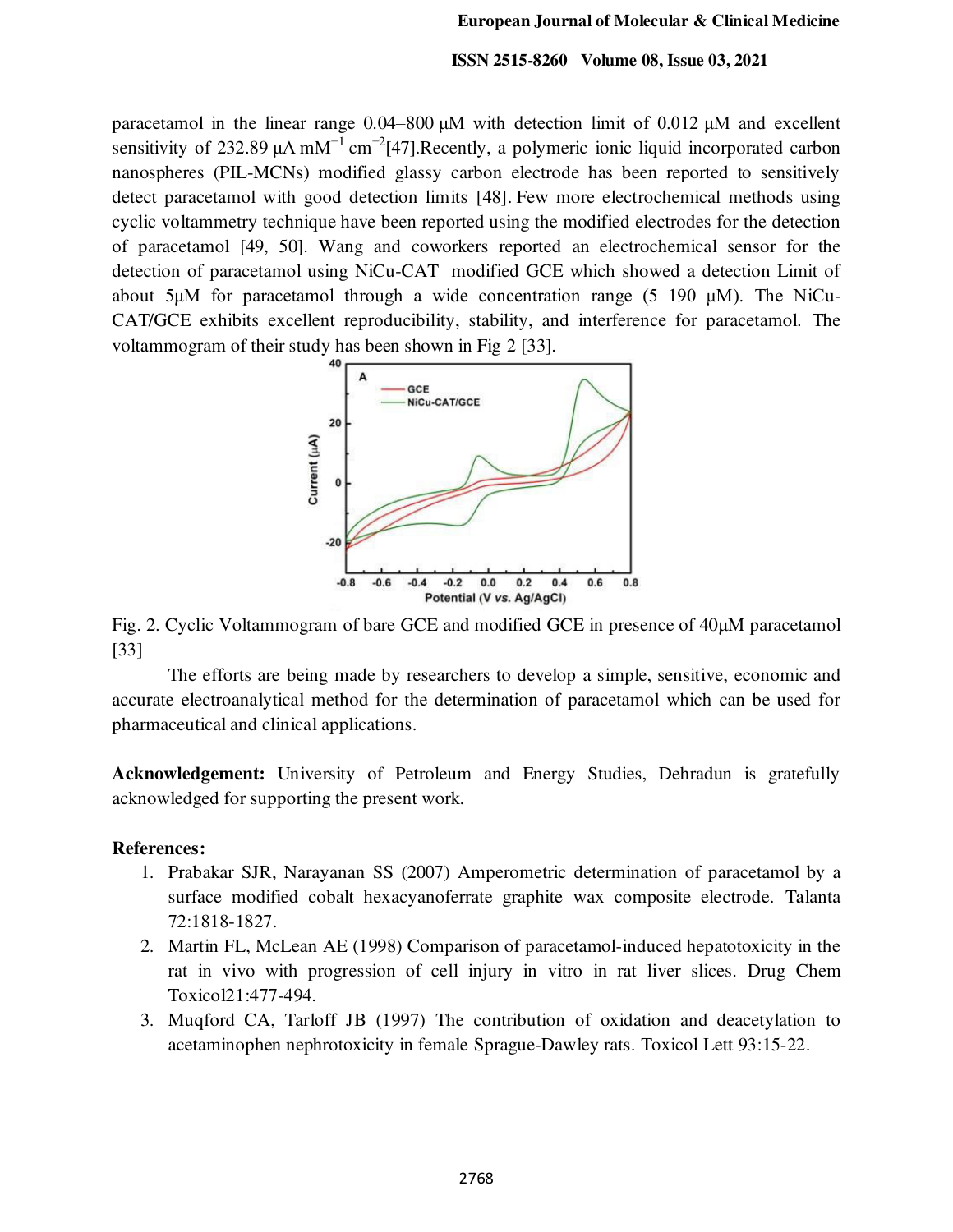- 4. Nagasawa HT, Shoeman DW, Cohen, JF, Rathbun, WB (1996) Protection against acetaminophen-induced hepatotoxicity by L-CySSME and its N-acetyl and ethyl ester derivatives. J Biochem Toxicol 11:289-295.
- 5. Dinç E, Yucesoy C, Onur F (2002) Simultaneous spectrophotometric determination of mefenamic acid and paracetamol in a pharmaceutical preparation using ratio spectra derivative spectrophotometry and chemometric methods. J Pharm Biomed Anal28:1091- 1100.
- 6. Moreira AB, Oliveira HPM, Atvars TDZ, Dias ILT, Neto GO, Zagatto EAG, Kubota LT (2005) Direct determination of paracetamol in powdered pharmaceutical samples by fluorescence spectroscopy. Anal Chim Acta 539:257–261.
- 7. Srivastava MK, Ahmad S, Singh D, Shukla IC (1985) Titrimetric determination of dipyrone and paracetamol with potassium hexacyanoferrate(III) in an acidic medium. Analyst110:735-737.
- 8. Burgot G, Auffret F, Burgot JL (1997) Determination of acetaminophen by thermometric titrimetry. Anal Chim Acta 343:125–128.
- 9. Grosa G, Del Grosso E, Russo R, Allegrone G (2006) Simultaneous, stability indicating, HPLC-DAD determination of guaifenesin and methyl and propyl-parabens in cough syrup. J Pharm Biomed Anal 41:798-803.
- 10. Peng W, Li T, Li H, Wang E (1994) Direct injection of urine and determination of acetaminophen by micellar liquid chromatography with a wall-jet cell/carbon fibre microelectrode. Anal Chim Acta 298:415–421.
- 11. Dinç E, Ozdemir A, Aksoy H, Baleanu DJ (2006) Chemometric approach to simultaneous chromatographic determination of paracetamol and chlorzoxazone in tablets and spiked human plasma. J Liq Chromatogr Relat Technol29:1803-1822.
- 12. Galvez AM, Mateo JVG, Martínez-Calatayud J (1999) Study of various indicating redox systems on the indirect flow-injection biamperometric determination of pharmaceuticals. Anal Chim Acta 396:161-170.
- 13. Huang YM, Zhang C, Zhang XR, Zhang ZJ (1999) Cerium (IV) based chemiluminescence analysis of analgin. AnalLett 32:933-943.
- 14. Pezza L, Tubino M, Melios CB, Pezza HR (2003) Rapid qualitative spot-test analysis for the detection of dipyrone in pharmaceutical preparations. Anal Sci16:313-315.
- 15. Ali SR, Chandra P, Latwal M, Jain SK, Bansal VK (2011) Growth of Cadmium Hexacyanidoferrate(III) Nanocubes and Its Application in Voltammetric Determination of Morphine, Bull Chem Soc Jpn 84:1355-1361.
- 16. Latwal M, Chandra P, Ali SR (2014)Synthesis of nanostructured copper hexacyanidoferrate and its application in voltammeteric detection of salbutamol, J App Electrochem 44:1127-1134.
- 17. ShangGuan X, Zhang H (2008)Sensor for acetaminophen in a blood medium using a Cu(II)-conducting polymer complex modified electrode. Anal Bioanal Chem 391:1049– 1055.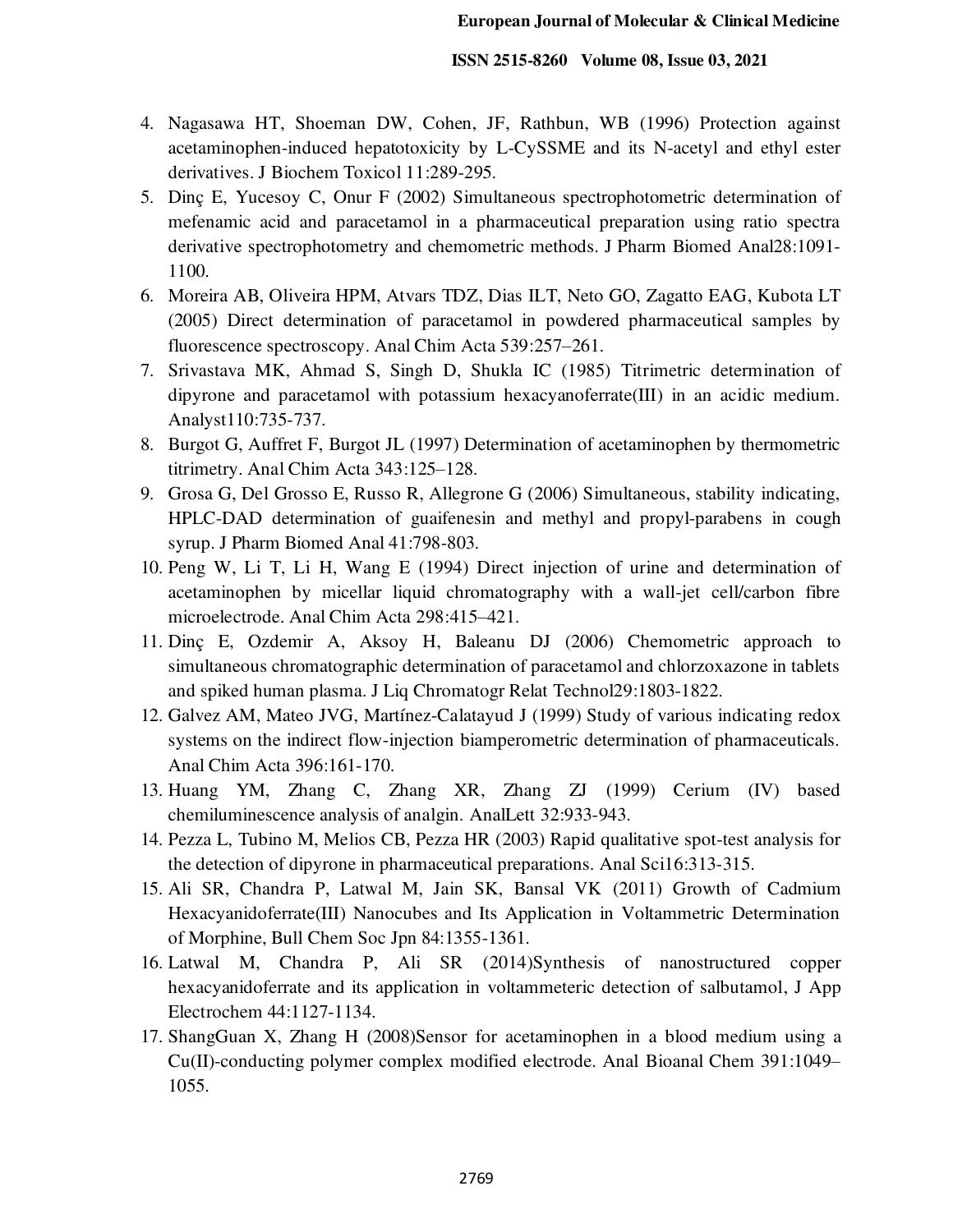- 18. Zen JM, Ting YS (1997) Simultaneous determination of caffeine and acetaminophen in drug formulations by square-wave voltammetry using a chemically modified electrode. Anal Chim Acta 342:175–180.
- 19. Fatibello-Filho O, Lupetti KO, Vieira IC (2001) Chronoamperometric determination of paracetamol using an avocado tissue (Persea americana) biosensor. Talanta 55:685–692.
- 20. de Carvalho RM, Freire RS, Rath S, Kubota LT (2004) Effects of EDTA on signal stability during electrochemical detection of acetaminophen. J Pharm Biomed Anal 34:871–878.
- 21. [Palanna](https://pubs.rsc.org/en/results?searchtext=Author%3AManjunatha%20Palanna) M, [MohammedI](https://pubs.rsc.org/en/results?searchtext=Author%3AImadadulla%20Mohammed), [Aralekallu](https://pubs.rsc.org/en/results?searchtext=Author%3AShambhulinga%20Aralekallu) S, [Nemakal](https://pubs.rsc.org/en/results?searchtext=Author%3AManjunatha%20Nemakal) M[, Sannegowda](https://pubs.rsc.org/en/results?searchtext=Author%3ALokesh%20Koodlur%20Sannegowda) LK (2020)Simultaneous detection of paracetamol and 4-aminophenol at nanomolar levels using biocompatible cysteinesubstituted phthalocyanine.New J Chem44:1294-1306.
- 22. Goyal RN, Singh SP (2006) Voltammetric determination of paracetamol at C60-modified glassy carbon electrode. Electrochim Acta 51:3008–3012.
- 23. Wang S, Xie F, Hu R (2007) Carbon-coated nickel magnetic nanoparticles modified electrodes as a sensor for determination of acetaminophen. SensActuators B chem 123:495–500.
- 24. Baranowska I, Markowski P, Gerle A, Baranowski J (2008) Determination of selected drugs in human urine by differential pulse voltammetry technique. Bioelectrochem 73:5– 10.
- 25. Ni Y, Wang Y, Kokot S (2004) Differential pulse stripping voltammetric determination of paracetamol and phenobarbital in pharmaceuticals assisted by chemometrics. [Anal](http://www.informaworld.com/smpp/title~db=all~content=t713597227)  [Lett](http://www.informaworld.com/smpp/title~db=all~content=t713597227)[37:](http://www.informaworld.com/smpp/title~db=all~content=t713597227~tab=issueslist~branches=37#v37)3219 – 3235.
- 26. Goyal RN, Gupta VK, Oyama M, Bachheti N (2005) Differential pulse voltammetric determination of paracetamol at nanogold modified indium tin oxide electrode. Electrochem Commun 7:803–807.
- 27. ShangGuan X, Zhang H, Zheng J (2008) Electrochemical behavior and differential pulse voltammetric determination of paracetamol at a carbon ionic liquid electrode. Anal Bioanal Chem 391:1049–1055.
- 28. [Campos](https://pubs.acs.org/action/doSearch?field1=Contrib&text1=Anderson+M.++Campos) AM, [Raymundo-Pereira](https://pubs.acs.org/action/doSearch?field1=Contrib&text1=Paulo+A.++Raymundo-Pereira) PA, [Mendonça](https://pubs.acs.org/action/doSearch?field1=Contrib&text1=Camila+D.++Mendon%C3%A7a) CD, [Calegaro](https://pubs.acs.org/action/doSearch?field1=Contrib&text1=Marcelo+L.++Calegaro) ML, [Machado](https://pubs.acs.org/action/doSearch?field1=Contrib&text1=Sergio+A.+S.++Machado) SAS, Oliveira ON (2018)Size Control of Carbon Spherical Shells for Sensitive Detection of Paracetamol in Sweat, Saliva, and Urine.CS Appl Nano Mater 1:654–661.
- 29. Patil MM, Shetti NP, Malode SJ, Nayak DS, Chakklabbi TR (2019) Electroanalysis of paracetamol at nanoclay modified graphite electrode. Mat Tod Proceed 18:986-993.
- 30. Raymundo-Pereira PA, Gomes NO, Machado SAS, Oliveira ON (2019) Simultaneous, ultrasensitive detection of hydroquinone, paracetamol and estradiol for quality control of tap water with a simple electrochemical method. J Electroanal Chem 848:113319.
- 31. Kumar Y, Pramanik P, Das DK (2019) Electrochemical detection of paracetamol and dopamine molecules using nano-particles of cobalt ferrite and manganese ferrite modified with graphite. Heliyon 5:e02031.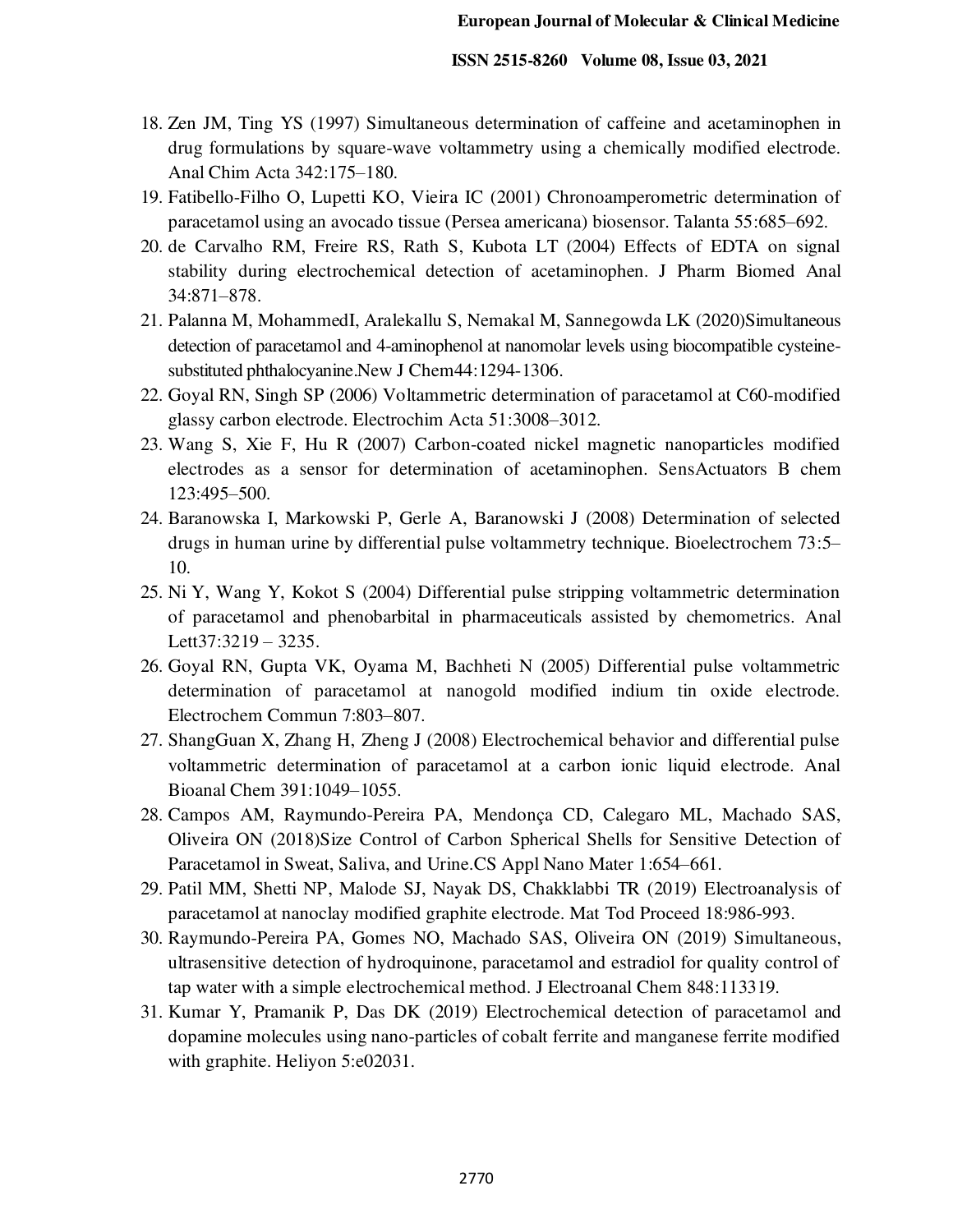- 32. Sasal A, Tyszczuk-Rotko K, Chojecki M, Korona T, [Nosal‐Wiercińska](https://analyticalsciencejournals.onlinelibrary.wiley.com/action/doSearch?ContribAuthorStored=Nosal-Wierci%C5%84ska%2C+Agnieszka) A (2020)Direct Determination of Paracetamol in Environmental Samples Using Screen-printed Carbon/Carbon Nanofibers Sensor– Experimental and Theoretical Studies. Electroanal 32:1618-1628.
- 33. Wang J, Liu S, Luo J, Hou S, Song H, Niu Y, Zhang C (2020) Conductive Metal-Organic Frameworks for Amperometric Sensing of Paracetamol. [Front Chem](https://www.ncbi.nlm.nih.gov/pmc/articles/PMC7793844/) 8:594093.
- 34. Kachoosangi RT, Wildgoose GG, Compton RG (2008)Sensitive adsorptive stripping voltammetric determination of paracetamol at multiwalled carbon nanotube modified basal plane pyrolytic graphite electrode. Anal Chim Acta 618:54-60.
- 35. Lourenc BC, Medeiros RA, Rocha-Filho RC, Mazoa LH, Fatibello-Filho O (2009) Simultaneous voltammetric determination of paracetamol and caffeine in pharmaceutical formulations using a boron-doped diamond electrode. Talanta 78:748–752.
- 36. Teker T, Aslanoglu M (2020) Sensitive and selective determination of paracetamol using a composite of carbon nanotubes and nanoparticles of samarium oxide and zirconium oxide. Microchem J158:105234.
- 37. Chen T, Huang K (2012)Electrochemical detection and degradation of acetaminophen in aqueous solutions.Int J Electrochem Sci 7:6877–6892.
- 38. Bahramipur H, Jalali F (2012) Sensitive determination of paracetamol using a graphenemodified carbon- paste electrode. Afr J Pharm Pharmacol 6:1298-1305.
- 39. Zidan M, Tee TW, Abdullah AH, Zainal Z, Kheng GJ (2010) Electrochemical oxidation of paracetamol mediated by zinc oxide modified glassy carbon electrode. Aust J Basic Appl Sci 4:6025-6030.
- 40. Zidan M, Tee TW, Abdullah AH, Zainal Z, Kheng GJ (2011) Electrochemical oxidation of paracetamol mediated by nanoparticles bismuth oxide modified glassy carbon electrode. Int J Electrochem Sci 6:279 – 288.
- 41. Boopathi M, Won MS, Shim YB (2004) A sensor for acetaminophen in a blood medium using a Cu(II)-conducting polymer complex modified electrode. Anal Chim Acta 512:191–197.
- 42. Teixeira MFS, Marcolino-junior LH, Fatibello-Filho O, Moraes FC, Nunes RS (2009)Determination of analgesics (dipyrone and acetaminophen) in pharmaceutical preparations by cyclic voltammetry at a copper (II) hexacyanoferrate(III) modified carbon paste electrode. Curr Anal Chem 5:303-310.
- 43. Tsai T, Chen T, Chen S, Lin K (2011)A study of copper(II) hexacyanoferrate-PEDOT films and their sensitivity for ascorbic acid and acetaminophen. IntJ Electrochem Sci 6:2058–2071.
- 44. Devadas B, Rajkumar M, Chen S, Saraswathi R (2012) Electrochemically reduced graphene oxide/ neodymium hexacyanoferrate modified electrodes for the electrochemical detection of paracetomol. Int Electrochem Sci 7:3339–3349.